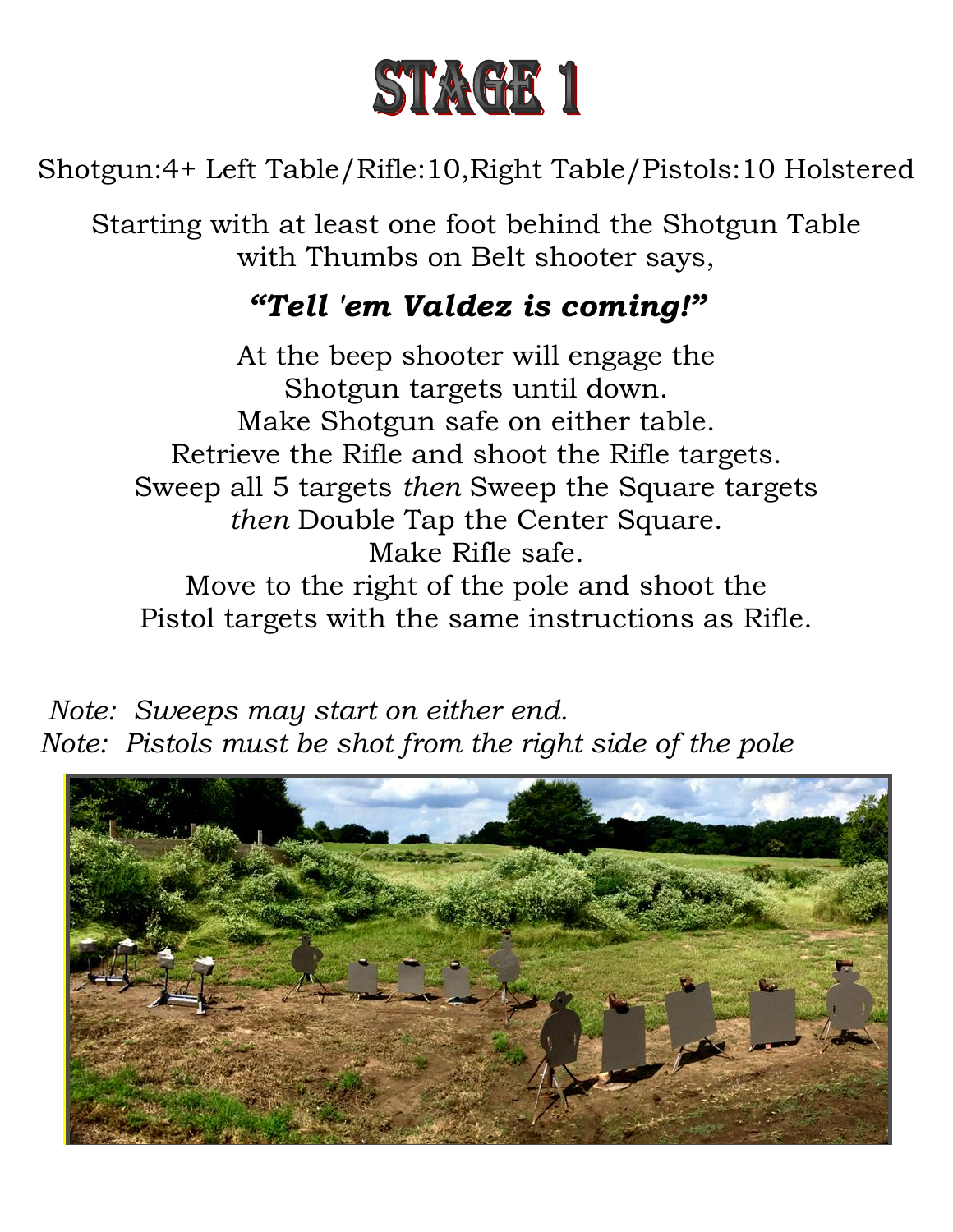

Rifle:10, Center Bar /Pistols:10 Holstered / Shotgun:4+, Left Bar

Starting at the Center Bar with Hands on Rifle on Bar shooter says,

## *"What else did he say?"*

At the beep shooter will engage the Rifle targets with a Double Tap Nevada Sweep. Make Rifle safe anywhere on Bar. Move to Right side of Bar and shoot the Pistol targets the same as Rifle instructions. Move to Left Bar and knock down 4 shotgun targets. Make Shotgun safe.

 *Note: Outside targets are both Pistol & Rifle Note: Sweep may start on either end.*

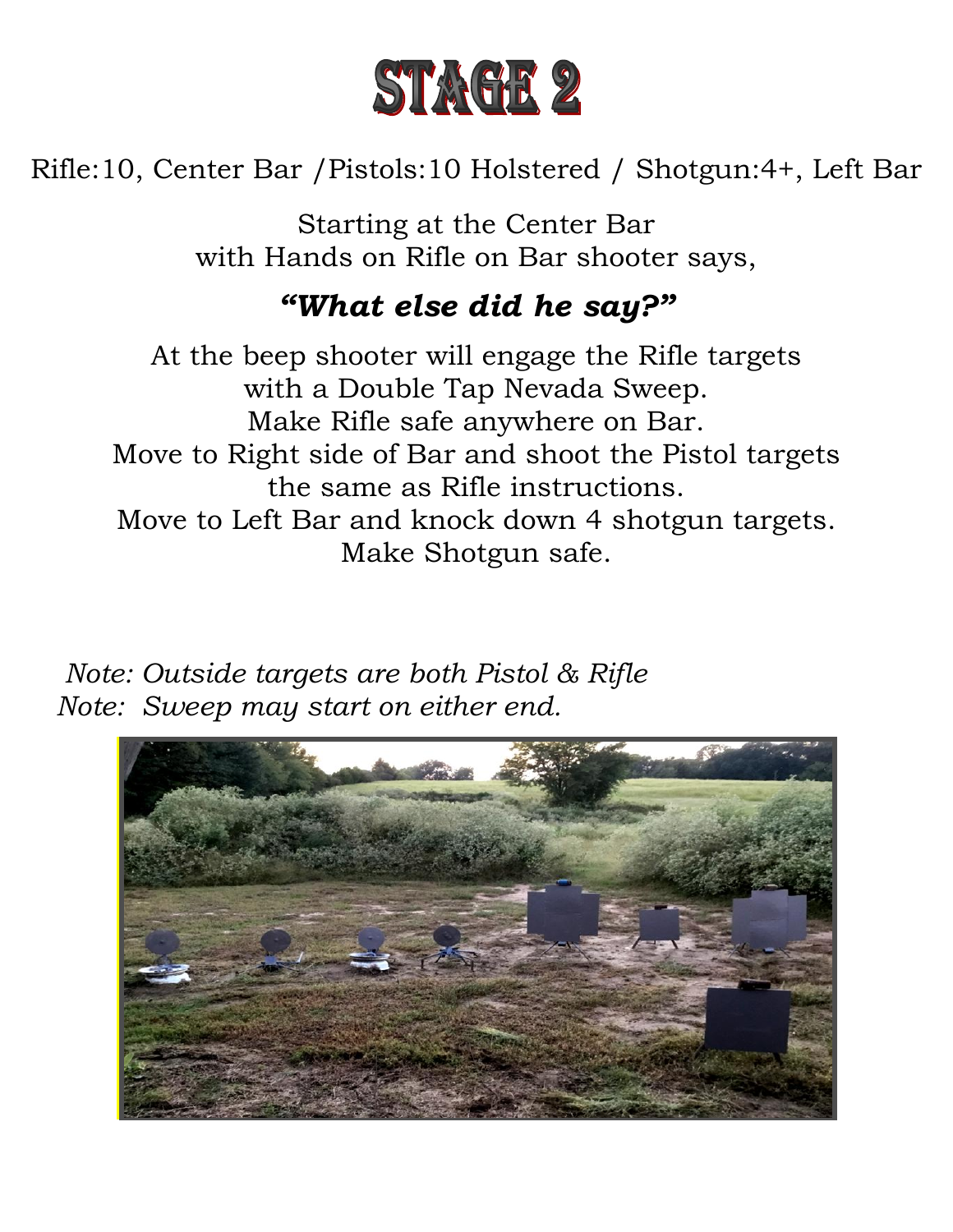

Pistols:10 Holstered/Rifle:10 Left Window/Shotgun: 4+Right Window

Starting in front of the Pistol targets with Hands on Hat shooter says,

# *"Hundred dollars"*

At the beep shooter will engage the Pistol targets. Sweep all 3 targets *then* shoot 1st 2 targets again and Repeat  $(1 - 2 - 3 - 1 - 2 - 1 - 2 - 3 - 1 - 2)$ Sweep may be started on either end.  $(3 - 2 - 1 - 3 - 2 - 3 - 2 - 1 - 3 - 2)$ Move to the Left Window and shoot the Rifle targets the same as Pistol instructions. Make Rifle safe. Move to the Right Window and Knock Down the Shotgun targets.

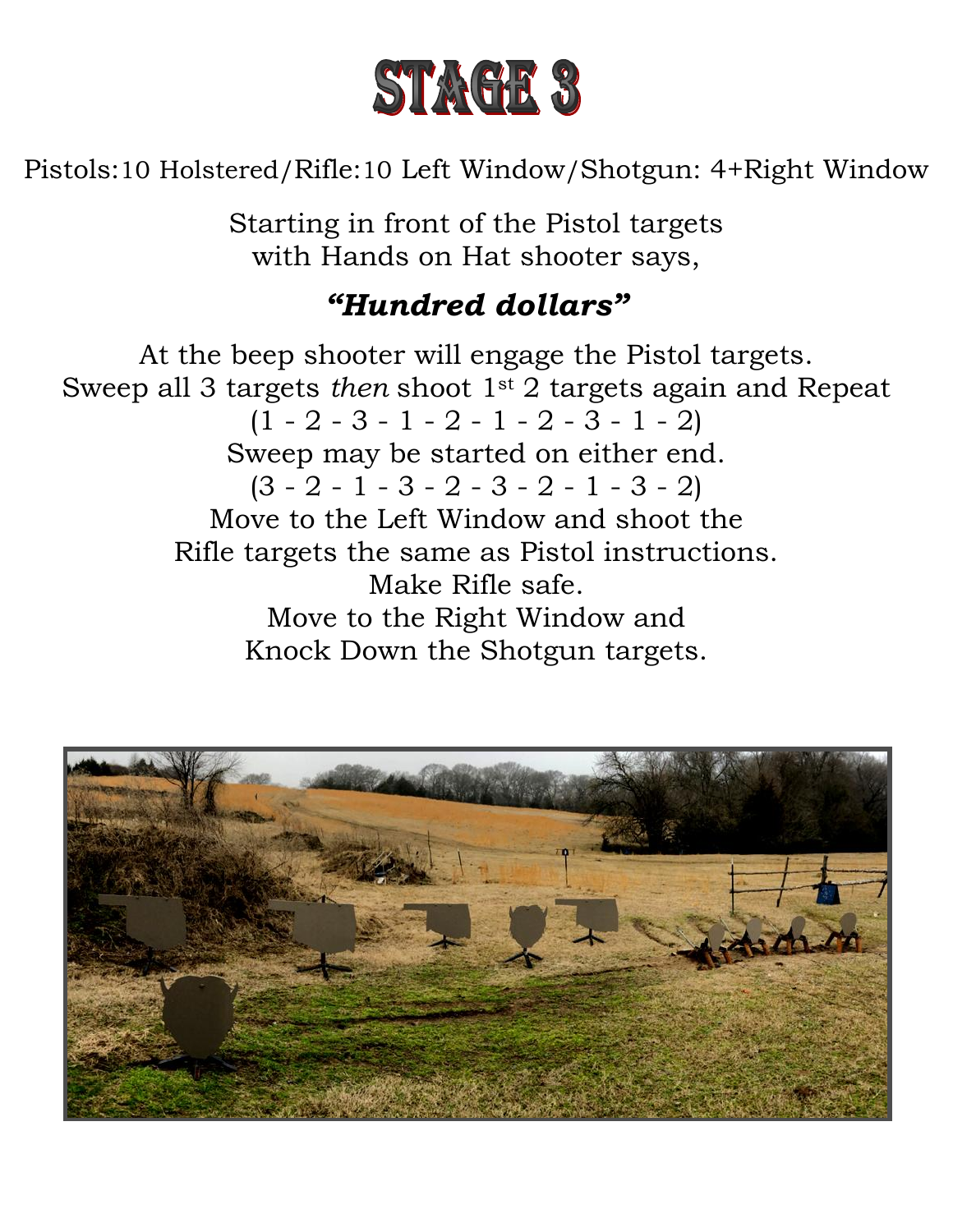

Rifle:10, on Table/ Pistols:10, Holstered / Shotgun: 2+, on Table

Starting behind table with hands on table shooter says,

# *"This one's for Diego!"*

At the beep shooter will engage the Rifle targets in a 3 - 4 - 3 Sweep starting on either end. Make Rifle safe. Then shoot the Pistol targets the same as Rifle instructions. Then Knock down Shotgun targets. Make Shotgun safe.



*Note: This is a Stand & Deliver Stage.*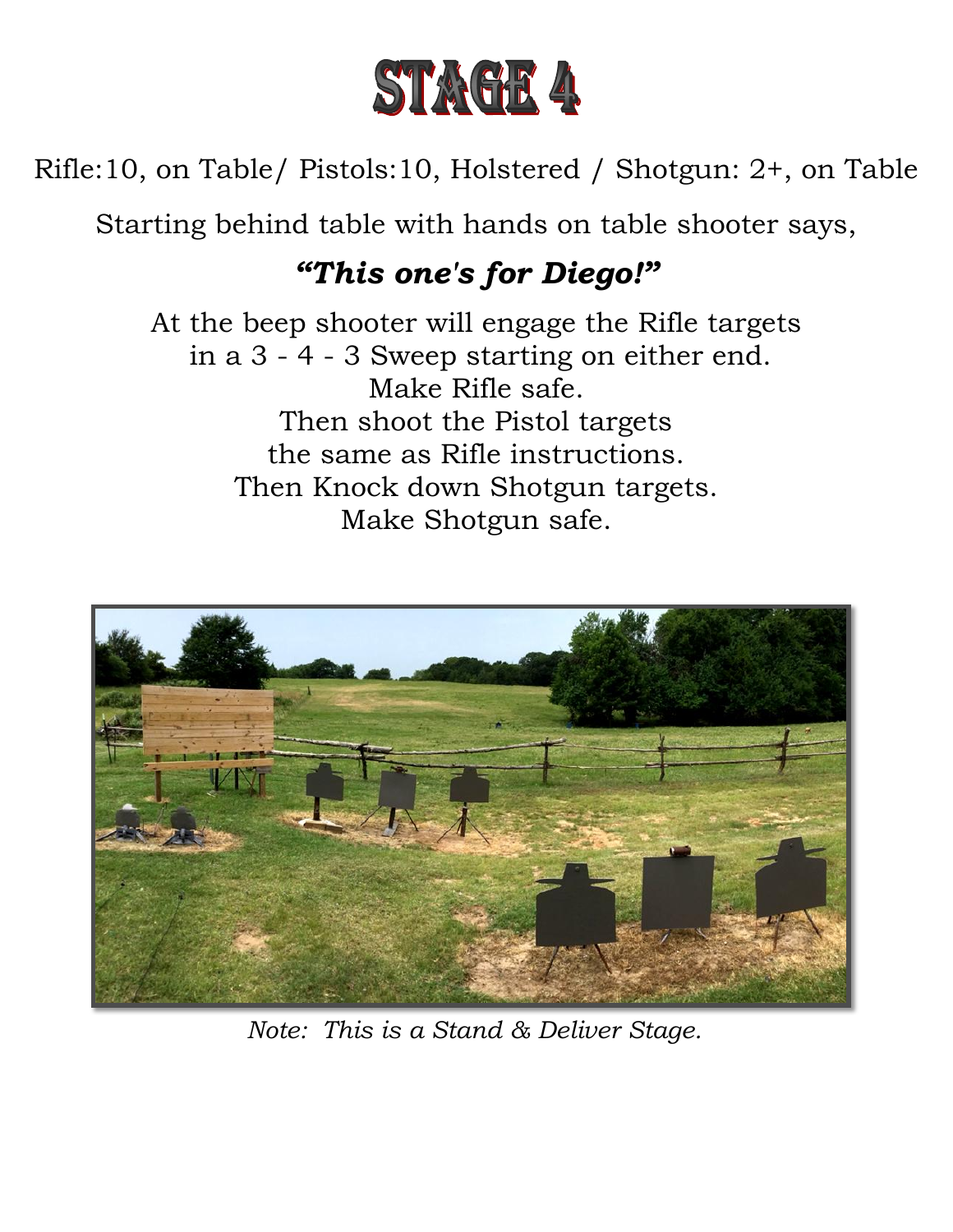

Pistols:10 Holstered/Rifle:10, Left Table/Shotgun:4+, Right Table

Starting to the left of the Milk Can with Hands at Low Surrender shooter says,

# *"Looking for somebody?"*

At the beep shooter will engage the Pistol targets in a 3 - 3 - 3 - 1 Circular Sweep starting on any target. Move to left table and shoot the Rifle targets the same as the Pistol instructions. Make Rifle safe. Move to right table and engage the Shotgun targets until down. Make Shotgun safe.



*Note: Some targets on this Stage do not make a loud ring*